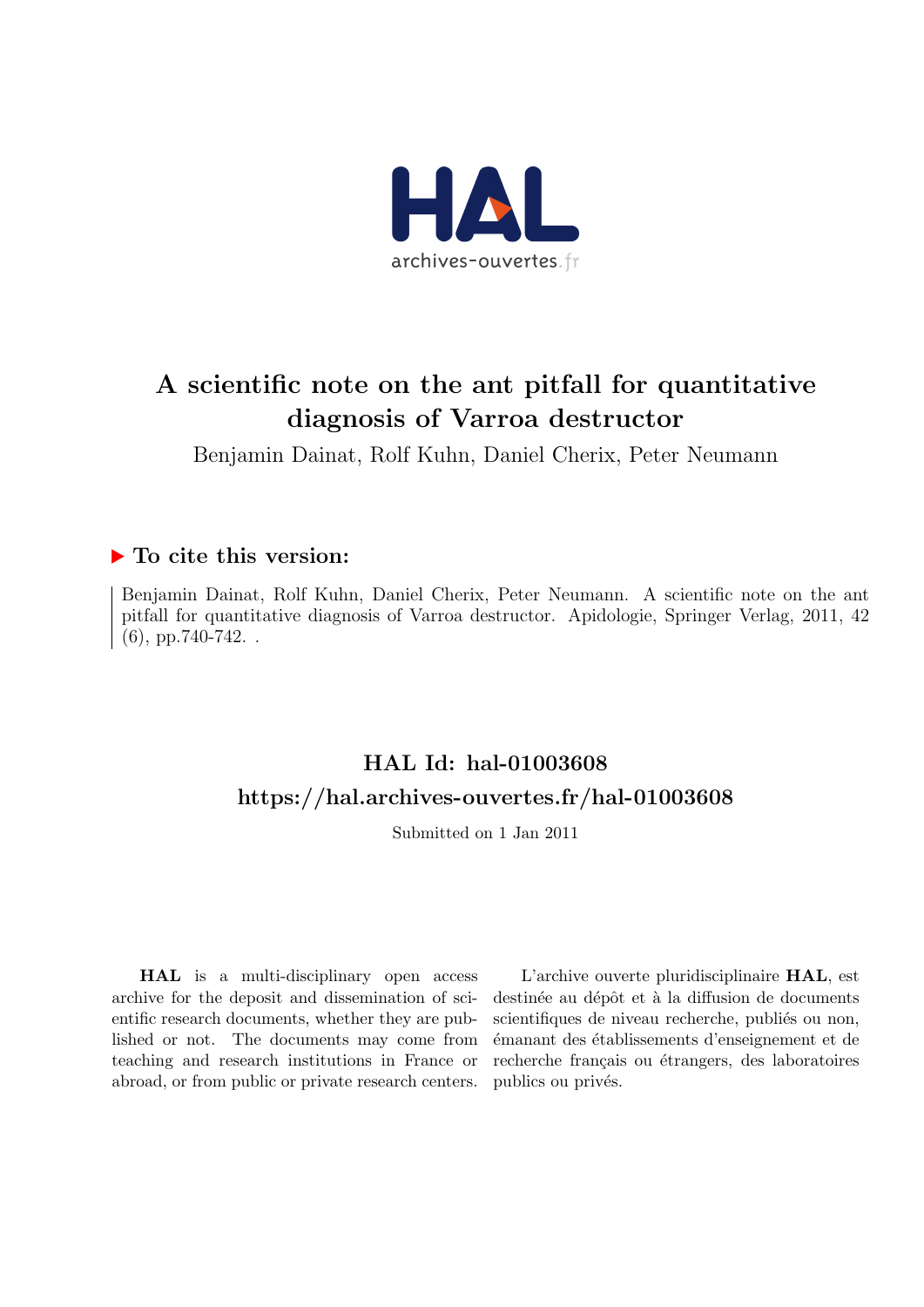## A scientific note on the ant pitfall for quantitative diagnosis of Varroa destructor

Benjamin DAINAT<sup>1</sup>, Rolf KUHN<sup>1</sup>, Daniel CHERIX<sup>2</sup>, Peter NEUMANN<sup>1,3</sup>

<sup>1</sup>Swiss Bee Research Centre, Research Station Agroscope Liebefeld-Posieux Research Station ALP, CH-3003 Bern, Switzerland

2 Department of Ecology and Evolution, Université de Lausanne, 1015 Lausanne, Switzerland

<sup>3</sup>Department of Zoology and Entomology, Rhodes University, 61440 Grahamstown, South Africa

Received 21 August 2010 – Revised 20 January 2011 – Accepted 9 February 2011

#### ant / Apis mellifera / diagnosis / bottom board / Varroa destructor

The mite *Varroa destructor* is a global challenge for apiculture and accurate quantification crucial for adequate and timely pest management. However, foraging ants are regularly found in hives and may interfere with mite diagnosis. Here, we quantify for the first time the impact of ants. We expect lower mite numbers on bottom boards with foraging ants and that estimates of phoretic mites are ant independent.

From July to August 2007–2009, the experiments were conducted with 64 queenright honey bee colonies (predominantly Apis mellifera carnica, Table I). One apiary was used for 3 years, but each time, new colonies were monitored. All colonies  $(-11)$  frames of bees,  $6-10$  brood frames) were housed in Dadant hives (12 frames) with bottom board inserts for mite quantification (Imdorf et al. 2003) and placed in groups of four or five each on hive stands with four steel polders (50 cm aboveground). All colonies were treated in summer and fall using formic and oxalic acid (Imdorf et al. 2003). To quantify the impact of ants, we added traps (water-filled buckets  $[Ø=20$  cm]) to each of the four steel polders of the hive stands. At least once a month, water was refilled, and the surrounding vegetation was cut. The controls remained without traps. Quantifications were conducted weekly by removing the bottom board inserts and

Corresponding author: P. Neumann, peter.neumann@alp.admin.ch Manuscript editor: Yves Le Conte

counting all mites and ants. In 2009, we also collected weekly 200 bee workers from the brood nests of 18 colonies for 8 weeks to evaluate the number of phoretic mites following Ritter and Ruttner (1980). For that purpose, nine colonies received traps (= treatments), and nine remained without  $(=$  controls) for 4 weeks; then, the groups were exchanged by relocating traps. Thus, we obtained from the same colonies mite infestation loads from both bottom board counts and phoretic mite estimates with or without ant traps. We also monitored all stands to investigate whether they were exposed to ant foraging. Ants were collected for taxonomic identification using morphometrics (Seifert 2007).

We performed Kruskal–Wallis and Mann–Whitney U post hoc tests to compare ant and mite numbers. To test whether there is a regression between ant and mite numbers, we constructed a Linear Mixed Model (LMM), with log-transformed V. destructor numbers as the dependent variable, log-transformed ant numbers as fixed effect and colony as random effect, resulting in normally distributed residuals:

$$
Y_{ij} = \mu + \gamma_i + \beta(\alpha_{ij} - \overline{\alpha}) + \varepsilon_{ij}
$$

where,

- $Y_{ii}$  Log10 (*V. destructor* numbers) in colony *i* at time *i*
- $\mu$  Overall mean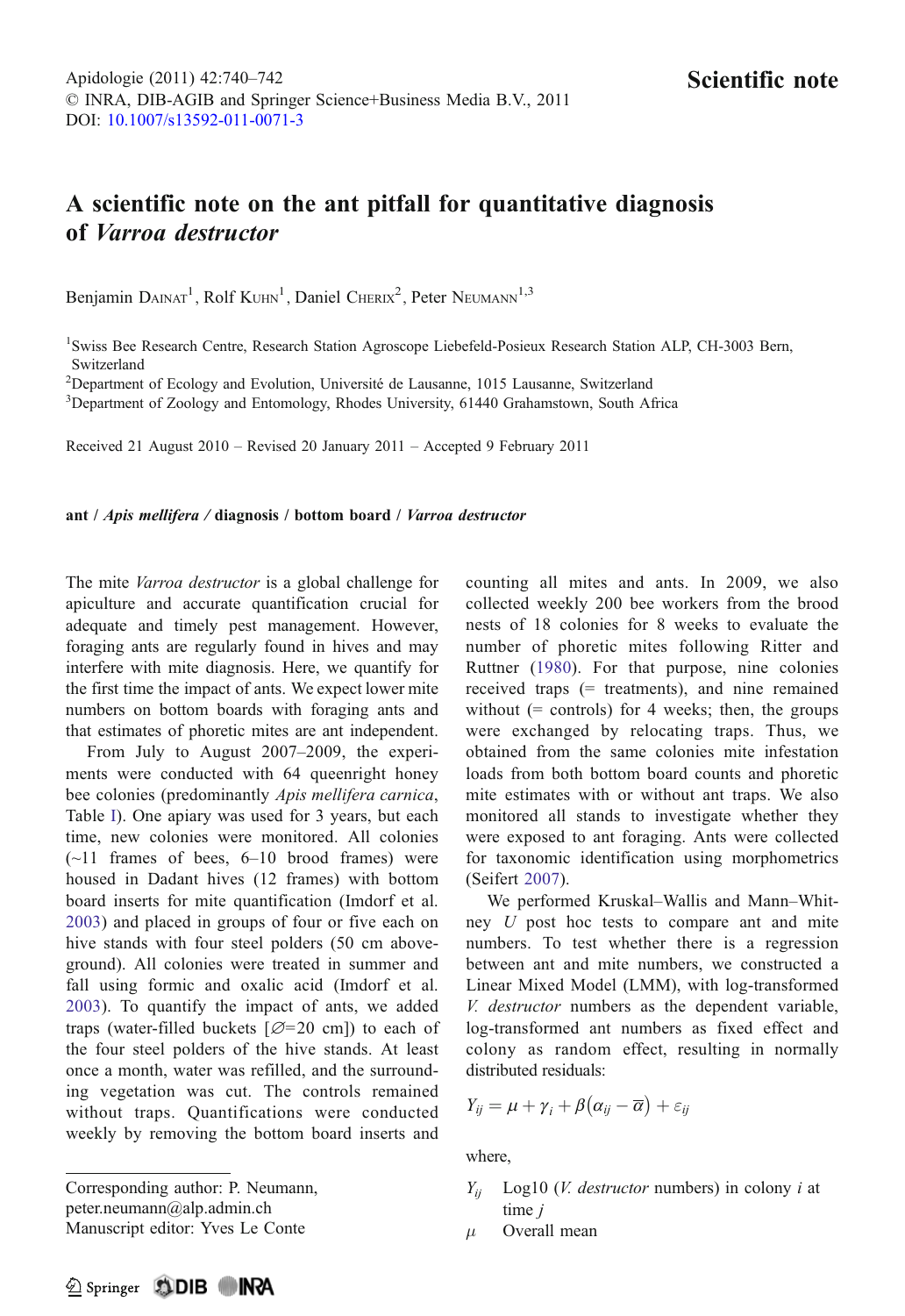| Apiary | Year | Group  | Colonies<br>N | Mites                         |           | Ants                           |                       |           |
|--------|------|--------|---------------|-------------------------------|-----------|--------------------------------|-----------------------|-----------|
|        |      |        |               | <b>Numbers</b>                | $P$ value | <b>Numbers</b>                 | <b>Species</b>        | $P$ value |
| W      | 2007 | Τ<br>C | 9<br>8        | 12 [0; 97]<br>$1\, [0; 40]$   | P < 0.001 | 0 [0; 7]<br>11 [0; 80]         | Ln, Ff<br>Ln, Ff      | P < 0.001 |
| B      | 2007 | Т<br>C | 5<br>5        | 43 [5; 255]<br>10 [0; 80]     | P < 0.001 | $0\ [0; 4]$<br>2 [0; 26]       | $Lb$ , $Ln$<br>Lb, Ln | P < 0.001 |
| W      | 2008 | T<br>C | 9<br>10       | 30 [4; 196]<br>4.5 $[0; 269]$ | P < 0.001 | 0 [0; 0]<br>$0$ [0; 28]        | Ln, Ff                | P < 0.001 |
| W      | 2009 | T<br>C | 9<br>9        | 43 [2; 252]<br>$10$ [1; 277]  | P < 0.001 | $2.5$ [2; 3]<br>$5 \; [1; 36]$ | Ln, Ff<br>Ln, Ff      | P < 0.001 |

Table I. V. destructor mites and ants collected weekly from bottom boards of treatment and control hives at two apiaries ( $B =$  Bellechasse,  $W =$  Witzwil) in 2007, and one apiary in 2008–2009.

Numbers are shown as medians [1st and 4th quartiles]. The identified ant species (Lb = Lasius brunneus, Ln = Lasius niger, Ff = Formica fusca) and the results of the Kruskal–Wallis tests between treatments (T) and controls (C) are shown

- $\gamma_i$  Random effect from colony *i*, normally distributed  $\gamma_i \sim N(0, \sigma_{\gamma}^2)$
- $\beta$  Regression coefficient for the variable log10 (ant numbers)
- $a_{ii}$  Log10 (ant numbers) in colony *i* at time *j*
- $\bar{a}$  The arithmetic mean of all  $a_{ii}$
- $\varepsilon_{ii}$  Random error, normally distributed

 $\varepsilon_{ii} \sim N(0, \sigma^2_{\varepsilon}).$ 

Moreover, we calculated the arithmetic means for colonies with both estimates of phoretic mites and bottom board counts under treatment and control conditions and then calculated Spearman's rank correlations to test for correlations between. All analyses were performed using Systat 13® and SPSS statistics 17®.

All hive stands were exposed to ant foraging. Three different species were found (Table I). All observed ants  $(N=2,006)$  were alive and occasionally observed carrying dead or alive mites, but never carrying dead bees or bee brood. In 2009, one colony died leaving  $N=17$  for the estimates of phoretic mites. In each year, we found significant differences between treatments and controls. The LMM estimated model parameters were:  $(\mu, \sigma^2, \beta, \sigma^2) = (1.3321, 0.1000, -0.6028, 0.1877)$  with  $P \le 0.001$ . The numer 0.1009, −0.6928, 0.1877) with P<0.001. The numeric equation was:

and treatments (1.970 [1.163; 14.483]; Mann–Whitney U test,  $P=0.539$ ). In the controls, we found no significant correlation between phoretic mites and natural mite fall estimates  $(N=17, r_s=0.097, P=$ 0.937), but a significant positive one was found in the treatments  $(N=17, r_s=0.7574, P<0.001)$ .

With the exception of Lasius brunneus, the collected ant species have repeatedly been reported from honey bee colonies (Burrill 1926 among others). The 22 ants found in treatment colonies were only detected at the initial surveys suggesting that they were trapped when installing the buckets. The controls had consistently lower mite numbers on the bottom boards compared to the treatments, showing that ant foraging can interfere with mite counts, thereby bearing the risk of inadequate pest management decisions. However, the estimates of phoretic mites were not different between treatments and controls, indicating that this constitutes an antindependent approach. Indeed, there was no significant association between estimates of phoretic mite and natural mite fall in the controls, whereas a significant positive correlation was found in the treatments. We recommend to implement adequate ant traps into Good Apicultural Practice, whenever bottom board counts are used for V. destructor diagnosis.

### ACKNOWLEDGMENTS

We are grateful to Gabriel Hugenschmidt and two anonymous referees for constructive comments on earlier versions of the manuscript as well as to

No significant differences were found for the number of phoretic mites between controls (2.247 [1.508; 12.5])